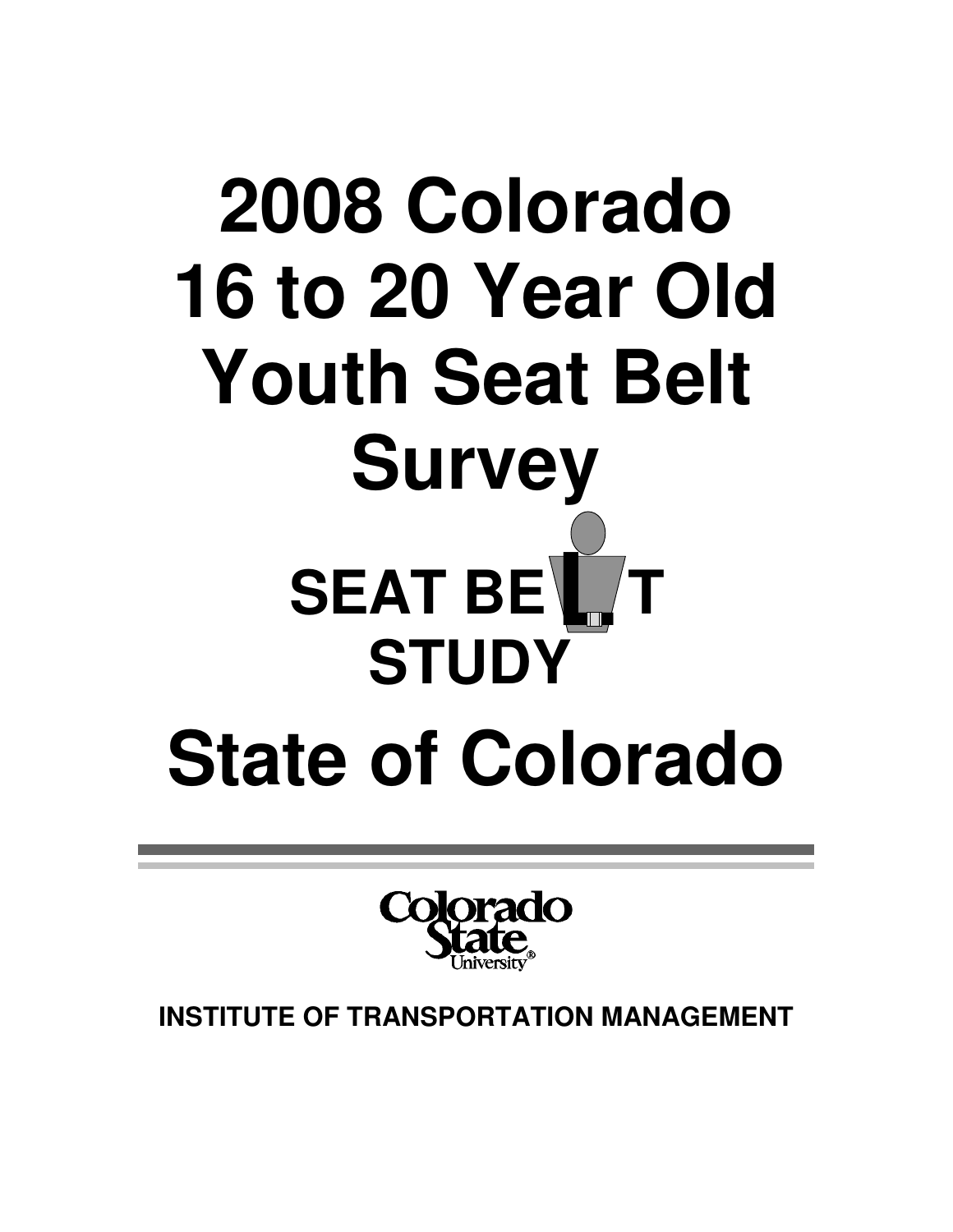### **EXECUTIVE SUMMARY**

A seat belt usage assessment of 16 to 20 year old drivers and front seat passengers of non-commercial vehicles in the State of Colorado was conducted by the Institute of Transportation Management (ITM) from April 7 through April 18, 2008. The study was sponsored by the Colorado Department of Transportation, Safety and Traffic Engineering Branch, Occupant Protection Program and involved observations at 208 sites in 17 counties across the State of Colorado. Specifically, drivers and front seat outboard passengers ages 16-20 were observed for seat belt usage within cars, vans, sport utility vehicles (SUVs), and light trucks normally used for personal transportation. Commercial vehicles were excluded from this survey.

Observational data were entered into a SAS system database for computation and review. The survey data and subsequent analyses yielded the following results for seat belt usage of 16 to 20 year old individuals in the State of Colorado:

| Cars:              | 76.7% |
|--------------------|-------|
| Vans:              | 91.9% |
| SUV <sub>s</sub> : | 82.9% |
| Trucks:            | 74.4% |

**Overall Estimated Usage Rate 79.2%**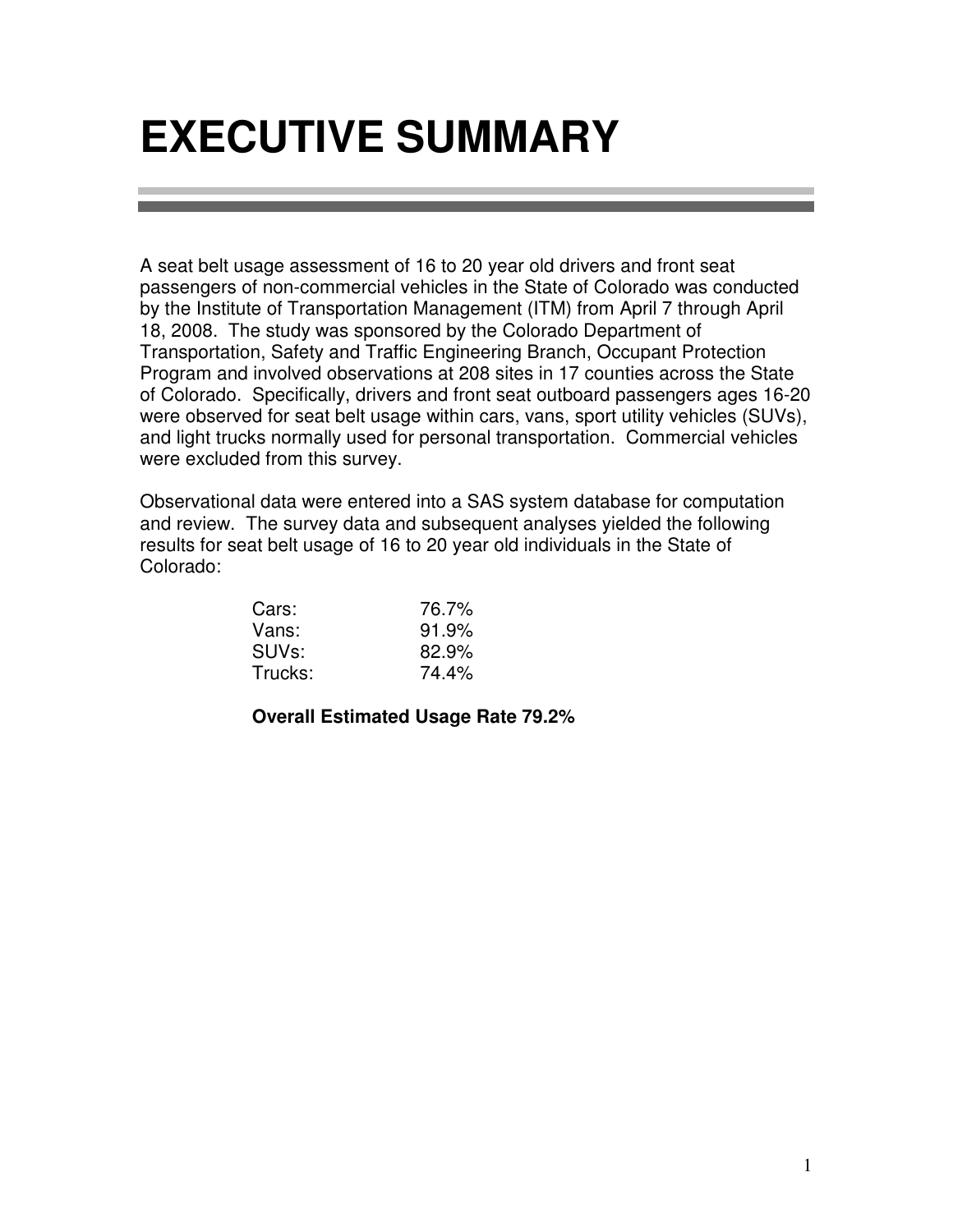# **ADMINISTRATIVE EVALUATION**

Drs. G.J. Francis and Walter Hivner served as Principal Investigator and Project Statistician, respectively. Observers and supervisors were trained in how to properly conduct the field observations and collect data. The need for consistency and accuracy in the process of data collection was emphasized in the training and pre-survey phase of the study.

Seat belt usage data were collected from 208 separate sites on the weekdays between April 7 and April 18, 2008.

Retired Colorado State Highway Patrol Officers comprise the core of the observers who collected data. The experience and expertise of the retired Highway Patrol Officers strengthened the validity of the results of the survey. Because of their familiarity with interstate highways, state highways, local and county roads, and safety procedures, many potential location and safety problems were minimized or eliminated.

The use of the Statistical Laboratory of the College of Natural Sciences at Colorado State University was also an important factor in the success of this study. The Laboratory's statistical analyses contributed to the reliability and validity of the usage estimates and gave the analyses independence from the survey process.

With the analyses of the data and the submission of this report, all project tasks and requirements were met within the time constraints and financial parameters of the contract.

### **Objectives of the Study**

The primary objectives of the study were to:

- Conduct a seat belt usage survey within the State of Colorado to estimate the seat belt usage of 16 to 20 year old drivers and outboard passengers in cars, vans, SUVs, and light trucks.
- Design a sampling procedure that would allow the optimal selection of survey sites and be statistically representative of State usage figures.
- Design a methodology that would minimize sampling error and variability.
- Complete the study within budget with a final report filed on or before July 1, 2008.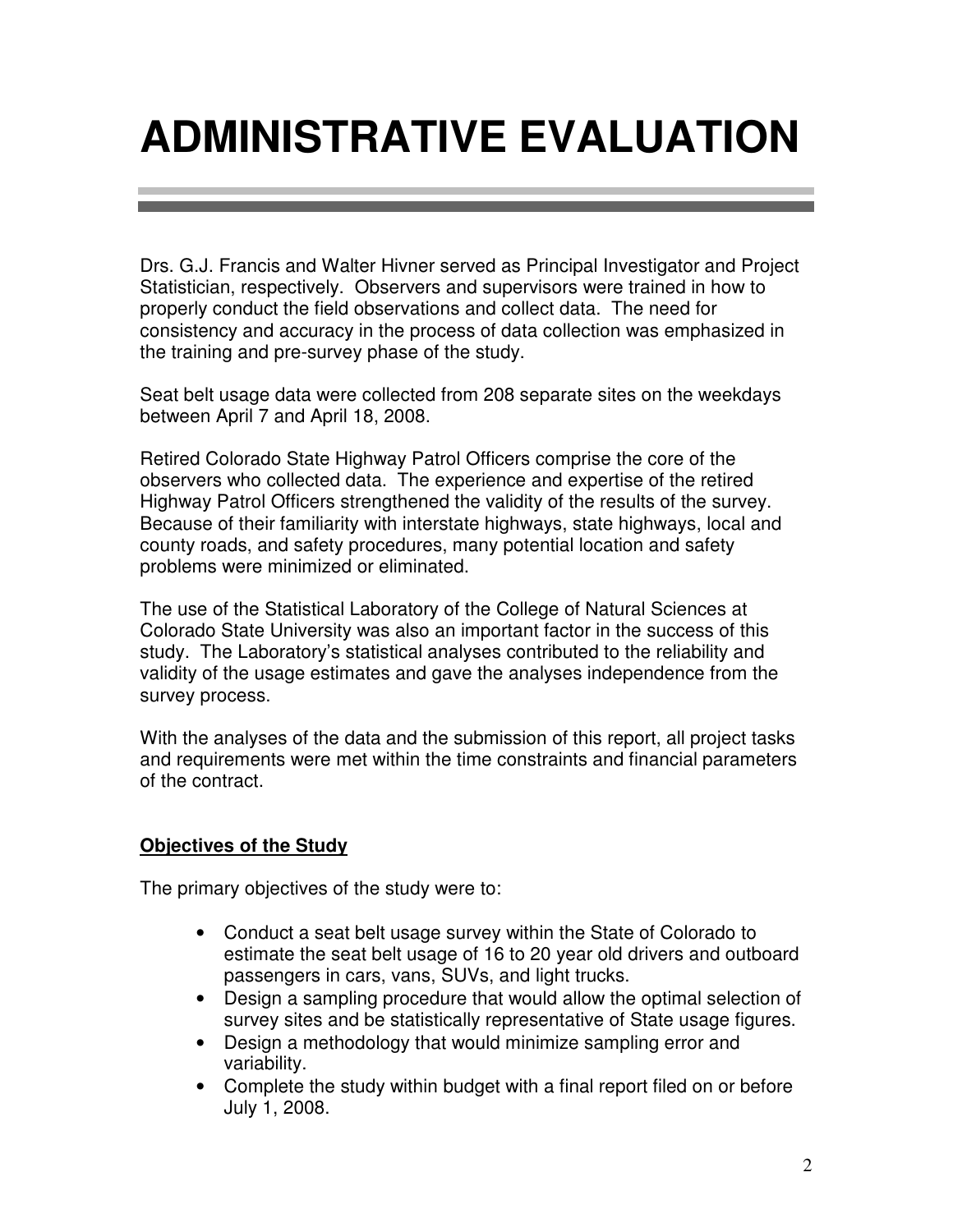### **SURVEY DESIGN**

The sampling design for the study is a statewide, multistage probability-based sample of possible observation sites. The following steps were taken in drawing the sample sites where observations were to be conducted:

- 1. Selection of strata
- 2. Determination of sample clusters
- 3. Selection of observation sites

For this survey, eight strata were determined; each stratum represents a unique geographic, sociological segmentation (i.e., Eastern Plains and a farming economy and the recreation/tourism economy of the Western Slope). Within each stratum, clusters, based on the identification of average vehicle miles and population, were determined. These clusters are represented by counties within the strata. Finally, the selection of high schools, community colleges, state colleges, and universities within the selected counties was made. Exact sites for observation and data collection were then determined for each school. These sites were selected as representing the highest concentration of individuals in the age group being studied and thus minimized observational error.

For the purposes of this survey, an observational site was defined as a specific road intersection or parking lot entrance/exit where observations take place. Observations were conducted at each selected site for 40 minutes once per week over the two week time period. Thus, each site was observed twice to collect data.

Groupings of counties were used to form the primary strata. The counties were then selected based on population contribution to the state population of 16 to 20 year olds and the number of high schools and colleges. The last stage of the sample design was the selection of specific observation sites within the counties.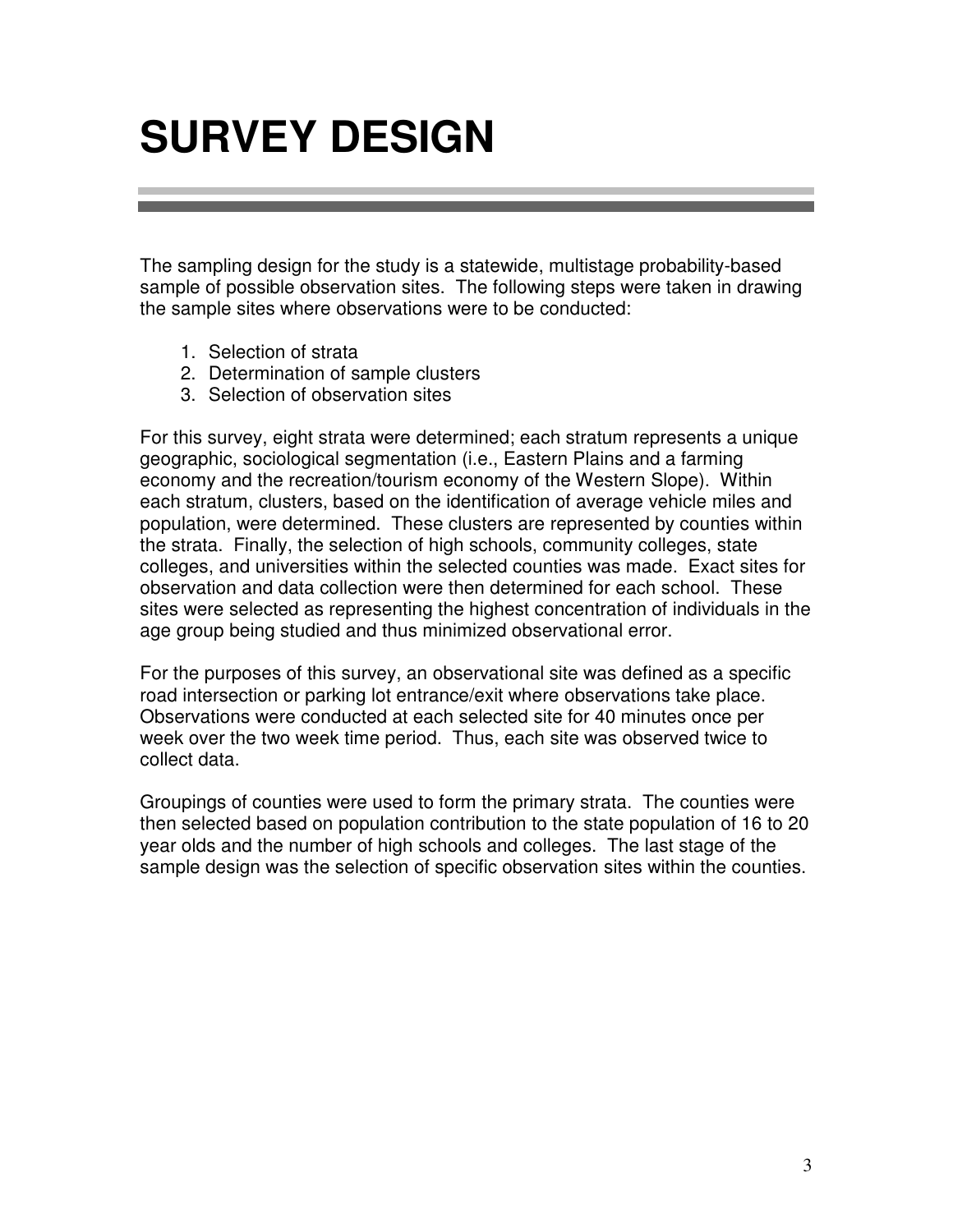The 2008 survey of 16 to 20 year olds was designed to meet all the criteria set by the Uniform Criteria for State Observational Surveys of Seat Belt Use 23 CFR Part 1340, Docket No. NHTSA-98-4280. RIN 2127-AH46, Final Rule. Specifically,

- 1. Samples were probability-based on population and vehicle miles, and estimates are therefore representative of seat belt usage for the State's 16 to 20 year old driver and outboard front seat passenger population.
- 2. The sample data were collected through direct observation of seat belt usage on selected roadways and in parking lots close to high schools and colleges by qualified and trained observers. Observation times were determined and assigned for 40 minutes of every hour scheduled.
- 3. The population of interest was the driver and the outboard front seat passenger of cars, vans, SUVs, and non-commercial light trucks.
- 4. Observations were conducted in daylight hours from April 7 through April 18, 2008
- 5. Observational data were recorded on counting sheets and summarized. The data were then transcribed to create a digital record. The digital record served as input into SAS programs for data reduction. The reduced data were returned to Dr. Walter Hivner for analysis and interpretation.

### **Determination of Sample Size**

Sample size determination was, in large measure, governed by time constraints and the precision requirement of the study (the relative error: standard error divided by the parameter estimate  $\leq$  0.05). The decision as to how many sites to select and assign for observation during the observation period required finding a balance among issues of statistical reliability, observer productivity, and site feasibility.

Statistical theory, which considers correlations and the need for independent observation, would suggest that the number of site locations be as large as possible. However, there was a practical need to select a small enough number of sites for study so that observers would not spend inordinate amounts of time traveling from site to site. In addition, sites needed to be selected that would provide access to the targeted population of 16 to 20 year old people. Sites near high schools, community colleges, and college and university dorms were therefore given priority.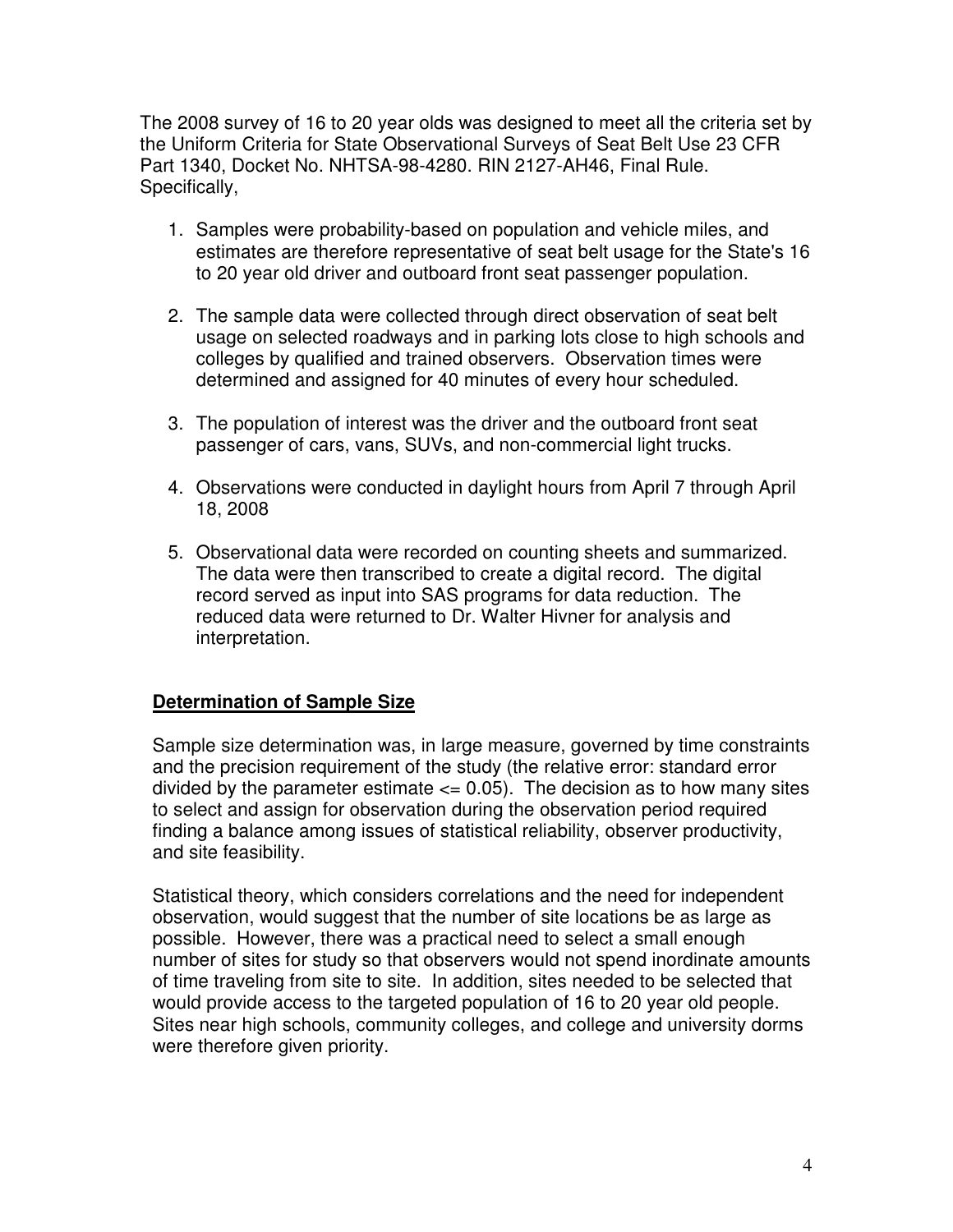### **Estimation**

The basic estimate derived from this study was the estimate of seat belt usage for all drivers and outboard front seat occupants (drivers and passengers) between the ages of 16 and 20 years of age in cars, vans, sport utility vehicles (SUVs), and light trucks.

The seat belt usage rate for Colorado for this survey was determined by using a survey sampling methodology to obtain information about a large population of Colorado vehicle drivers and outboard front seat passengers (16 to 20 years old) by selecting and measuring a sample of that population. The basis for the analyses of the data from the survey lies in the concept of cluster analysis. Cluster analysis is a loose collection of statistical methods that can be used to assign cases to groups (cluster). Group members share certain properties in common, and it is hoped that the resultant classification will provide insight into seat belt usage among 16 to 20 year old individuals in the State of Colorado.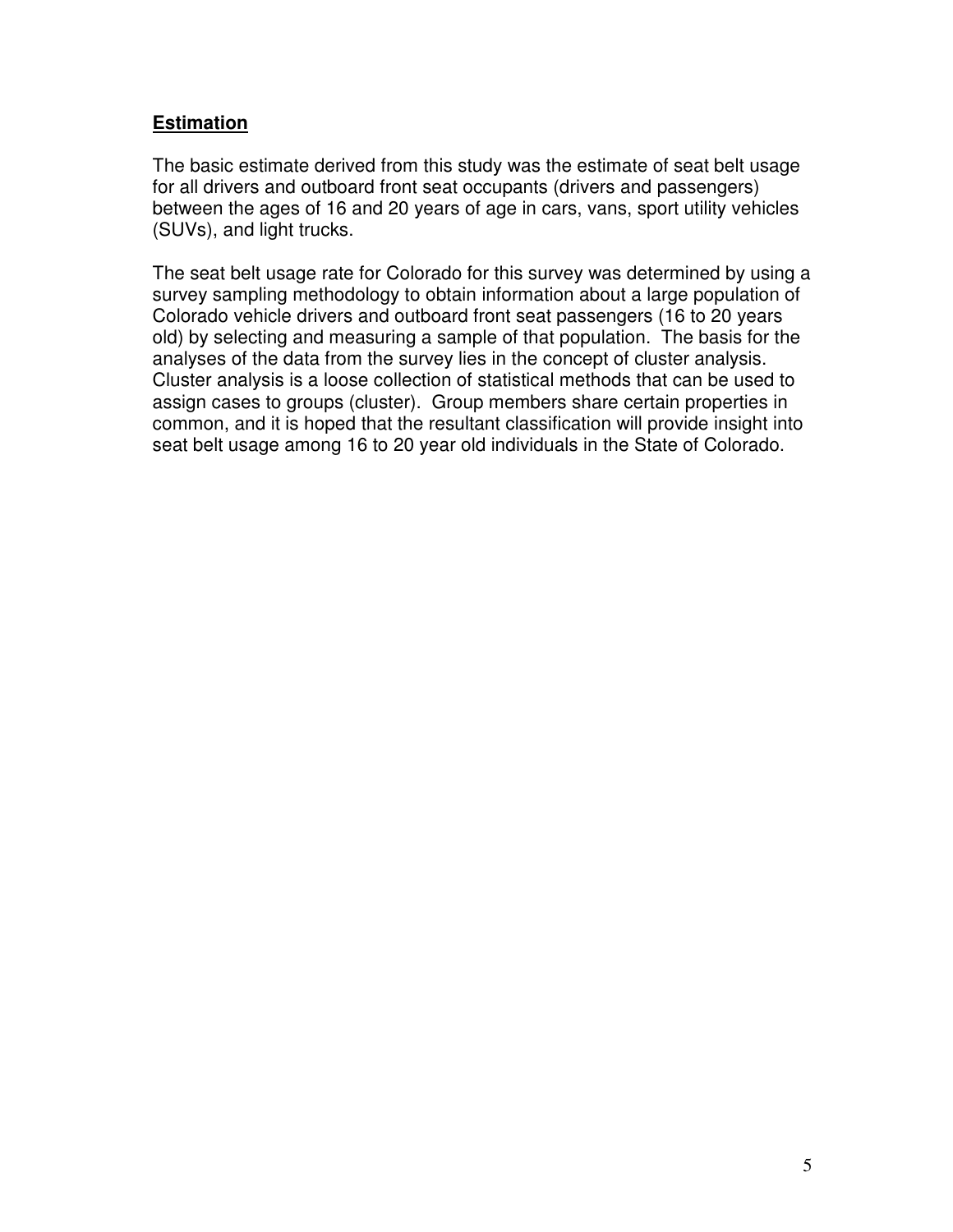## **SURVEY METHODOLOGY**

The PROC SURVEYREG procedure of SAS was used to perform statistical analyses of the survey data. This analytical procedure takes into account the design used to select the sample to be analyzed. The sample design was a complex design which incorporated clustering and unequal weighting of the clusters. The survey design included eight strata, three each in the Western Slope and Front Range and two in the Eastern Plains. These strata are based on population and vehicle miles traveled. Next, the county clusters from each stratum were determined along with the county cluster weighting. Observation sites within the county clusters were selected as the final step.

The SURVEYREG procedure fits linear models for survey data and computes regression coefficients and the variance-covariance matrix. The procedure also provides significance tests for the regression model effects and for any specified estimable linear functions of the model parameters.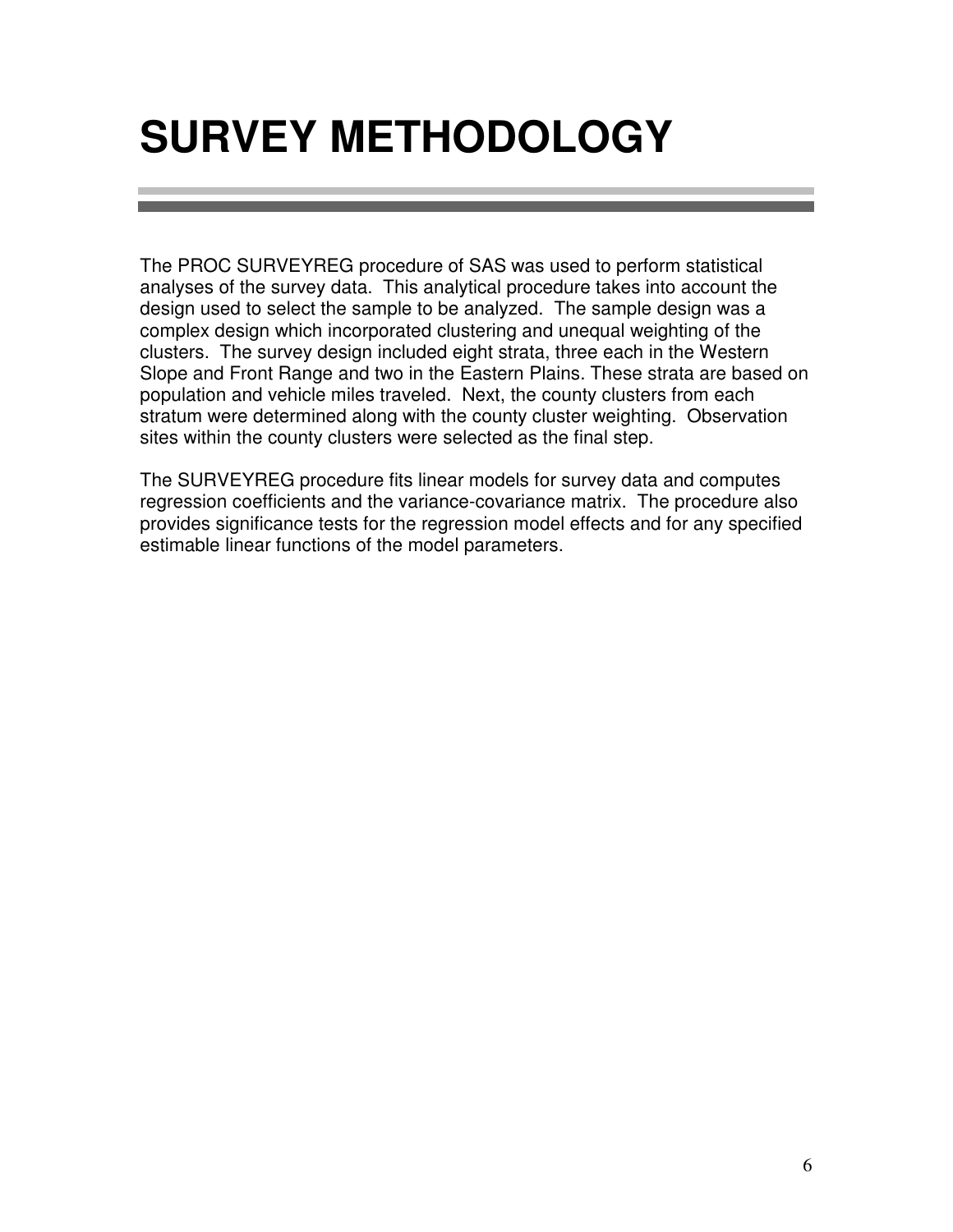### **SURVEY RESULTS**

The 2008 Colorado 16 to 20 Year Old Youth Seat Belt Usage Survey of the State of Colorado was conducted at 208 sites as a multistage stratified random sample. The design for the survey was developed in compliance with the National Highway Traffic Safety Administration's **Guidelines for State Observational Surveys of Safety Belt and Motorcycle Helmet Use** (Docket No. 92-12, Notice No. 02) and **Uniform Criteria for State Observational Surveys of Seat Belt Use** (23 CFR 1340; Docket NHTSA -98-4280). Driver and outboard front seat passenger seat belt usage data were collected from these 208 sites from April 7, 2008 through April 18, 2008.

There were 43,264 vehicle observations in the 17 counties surveyed. The data were recorded, tabulated, and analyzed with assistance from the Statistical Laboratory of the College of Natural Sciences. As shown in Table 3, the statewide point estimate of the overall seat belt usage rate for the 2008 Colorado 16 to 20 Year Old Youth Seat Belt Usage Survey was 79.2%. This estimate may vary due to sampling variability and a number of uncontrolled sampling errors that may have entered into the observational survey. Therefore, a 95% Confidence Interval constructed about the point estimated seat belt usage rate ranged from 73.9% to 84.5%.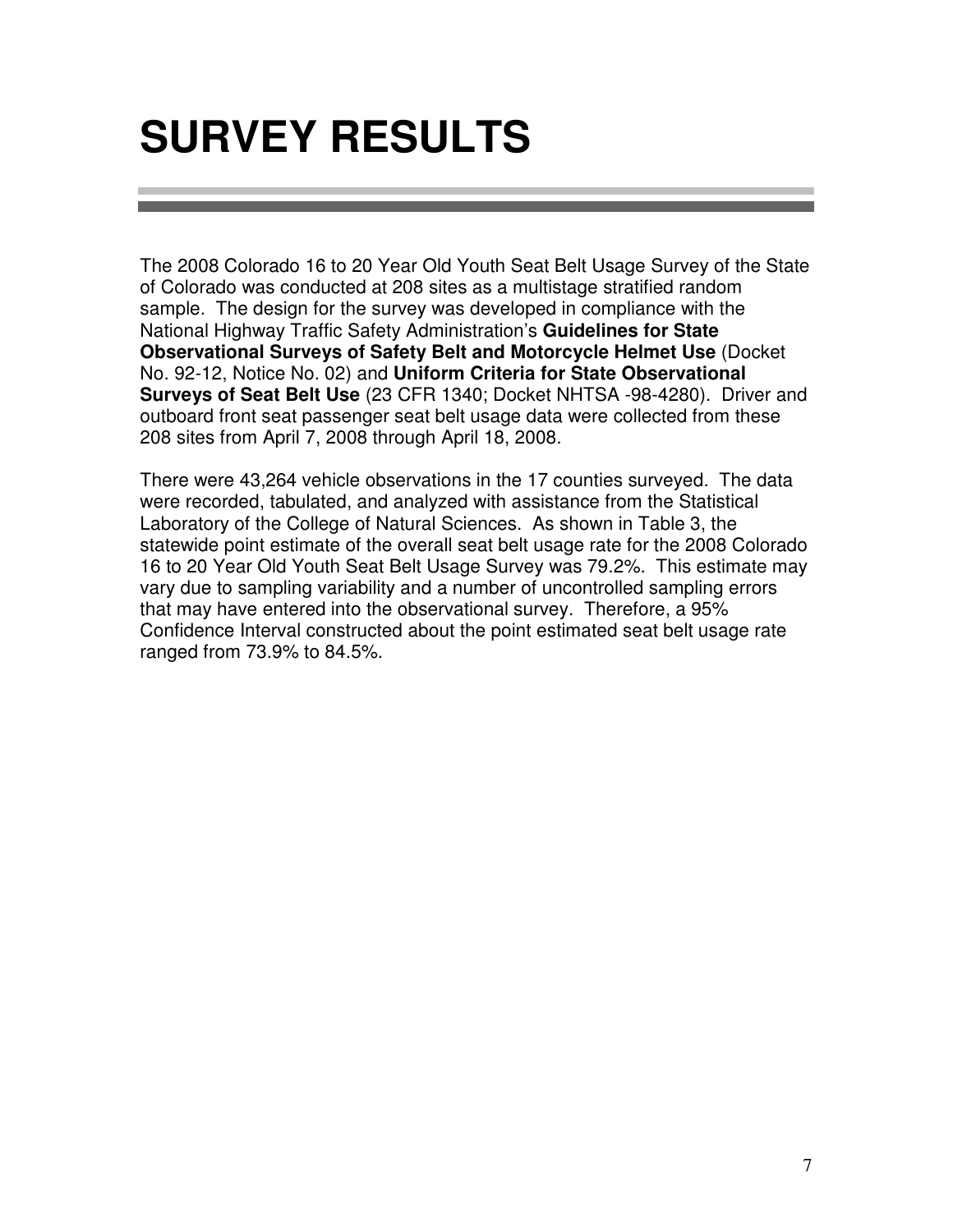Tables 1, 2, and 3 show estimates of seat belt usage by type of vehicle (cars, vans, SUVs, and trucks) for the years 2005, 2007, and 2008, respectively.

| <b>Vehicle Type</b>    | <b>Usage Observed</b> |
|------------------------|-----------------------|
| Car                    | 70.5%                 |
| Van                    | 78.2%                 |
| <b>SUV</b>             | 74.7%                 |
| Truck                  | 57.0%                 |
| <b>Overall Average</b> | 70.4%                 |

### **Table 1: 2005 Statewide Seat Belt Usages by Vehicle Type**

#### **Table 2: 2007 Statewide Seat Belt Usages by Vehicle Type**

| <b>Vehicle Type</b>    | <b>Usage Observed</b> |
|------------------------|-----------------------|
| Car                    | 72.0%                 |
| Van                    | 82.0%                 |
| <b>SUV</b>             | 76.2%                 |
| <b>Truck</b>           | 64.3%                 |
| <b>Overall Average</b> | 72.9%                 |

#### **Table 3: 2008 Statewide Seat Belt Usages by Vehicle Type**

| <b>Vehicle Type</b>    | <b>Usage Observed</b> |
|------------------------|-----------------------|
| Car                    | 76.7%                 |
| Van                    | 91.9%                 |
| <b>SUV</b>             | 82.9%                 |
| <b>Truck</b>           | 74.4%                 |
| <b>Overall Average</b> | 79.2%                 |

There was no youth study conducted in 2006 as the 2005 survey was conducted in October and the 2007 surveys were planned for the spring. It was determined that instead of performing two studies within a six-month period, it was better to omit the 2006 observations.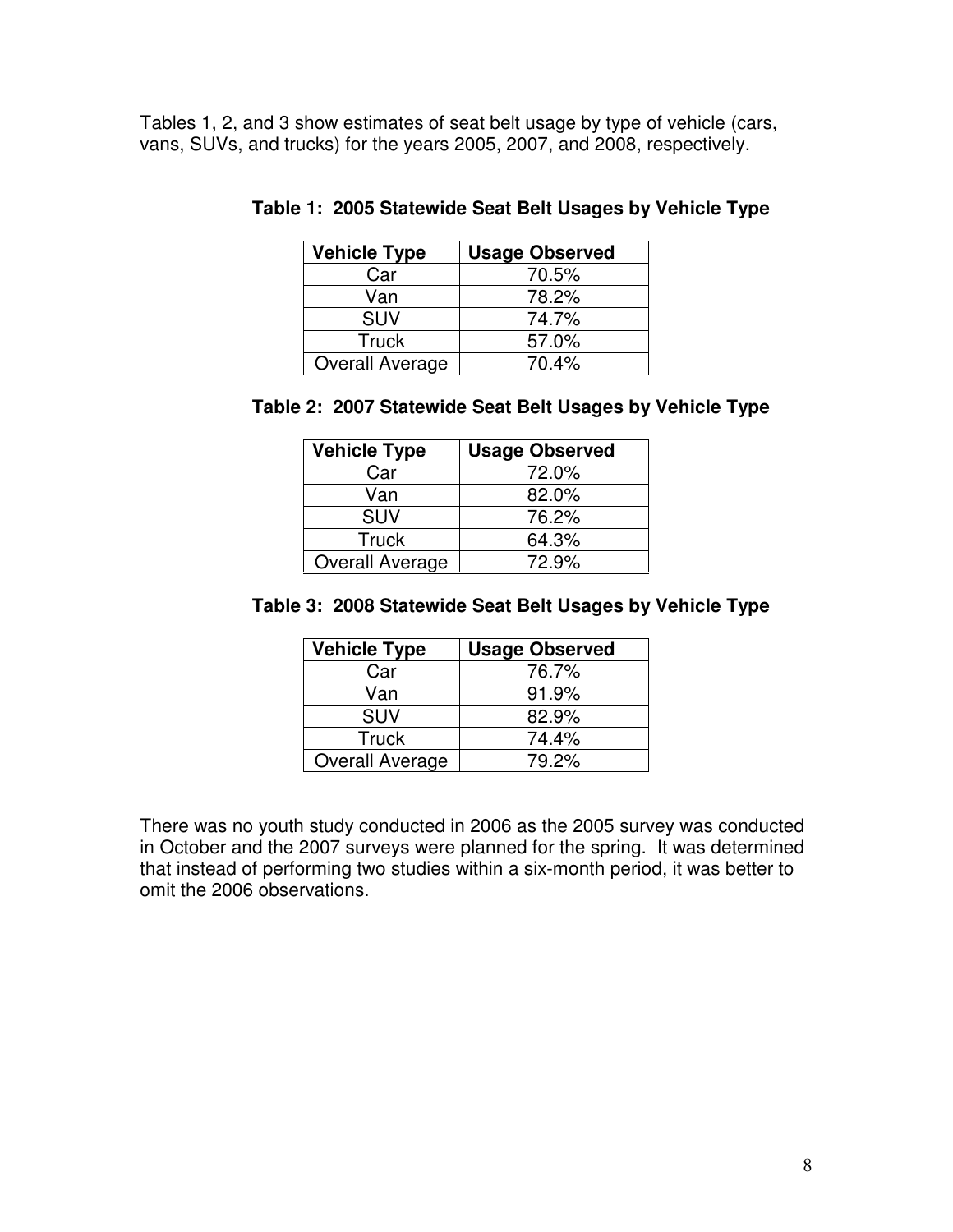Tables 3a, 3b, and 3c show a summary of the estimates of seat belt usage by region, county, weather, and vehicle type for the years 2005, 2007, and 2008, respectively.

|                    |                 |                  | <b>Confidence Interval</b> |         |                   |
|--------------------|-----------------|------------------|----------------------------|---------|-------------------|
|                    |                 |                  |                            | Lower   | <b>Upper</b>      |
|                    | <b>Estimate</b> | <b>Std</b>       | <b>CV</b>                  | 95%     | 95%               |
|                    | %               | <b>Error</b>     |                            | Limit   | Limit             |
| <b>Vehicles</b>    |                 |                  |                            |         |                   |
| <b>Overall</b>     | 70.4            | 1.9              | 2.63                       | 66.4    | 74.5              |
| <b>Usage</b>       |                 |                  |                            |         |                   |
|                    |                 |                  |                            |         |                   |
| County             |                 |                  |                            |         |                   |
| Adams              | 67.9            | 3.2              | 4.69                       | 61.4    | 74.4              |
| Arapahoe           | 70.8            | 1.9              | 2.66                       | 67.1    | 74.6              |
| <b>Boulder</b>     | 90.0            | 1.3              | 1.47                       | 87.2    | 92.7              |
| Denver             | 71.6            | 2.1              | 2.99                       | 67.3    | 75.9              |
| Douglas            | 80.6            | 1.3              | 1.67                       | 77.8    | 83.4              |
| El Paso            | 81.9            | 1.5              | 1.85                       | 78.8    | 84.9              |
| Garfield           | 60.7            | $\overline{1.3}$ | 2.08                       | 57.5    | 64.0              |
| Gunnison           | 49.7            | 3.8              | 7.73                       | $\star$ | $\overline{\ast}$ |
| Jefferson          | 71.3            | 2.1              | 2.98                       | 67.0    | 75.5              |
| LaPlata            | 65.2            | 5.2              | 8.02                       | $\star$ | $\star$           |
| Larimer            | 60.4            | 1.2              | 2.04                       | 57.9    | 62.9              |
| Logan              | 40.5            | 6.9              | 17.0                       | $\star$ | $\overline{\ast}$ |
| Mesa               | 62.5            | 1.1              | 1.7                        | 60.2    | 64.9              |
| Moffat             | 57.8            | 0.1              | .19                        | $\star$ |                   |
| Montrose           | 55.5            | 4.0              | 7.16                       | $\star$ | $\star$           |
| Morgan             | 69.4            | 2.5              | 3.61                       | $\star$ | $\star$           |
| Pueblo             | 66.1            | 1.7              | 2.59                       | 62.5    | 69.7              |
| Routt              | 82.5            | 4.4              | 5.34                       | $\star$ | $\star$           |
| Weld               | 78.0            | 2.0              | 2.60                       | 73.8    | 82.2              |
| Region             |                 |                  |                            |         |                   |
| Eastern            | 70.8            | 0.9              | 1.26                       | 59.5    | 82.1              |
| <b>Front Range</b> | 72.9            | 2.4              | 3.33                       | 67.0    | 78.9              |
| Western            | 60.9            | 3.0              | 4.99                       | 51.2    | 70.5              |
| Weather            |                 |                  |                            |         |                   |
| Clear              | 70.5            | 1.9              | 2.64                       | 66.4    | 74.6              |
| Not Clear          | 69.6            | 4.6              | 6.63                       | 56.8    | 82.5              |
| Vehicle Type       |                 |                  |                            |         |                   |
| Car                | 70.5            | 2.0              | 2.89                       | 66.0    | 75.0              |
| Van                | 78.2            | 2.7              | 3.51                       | 72.2    | 84.3              |
| <b>SUV</b>         | 74.7            | 2.7              | 3.63                       | 68.7    | 80.7              |
| Truck              | 57.0            | 3.5              | 6.2                        | 49.2    | 64.7              |

|  | Table 3a: 2005 Summaries of Estimates of Seat Belt Usage |  |                  |  |
|--|----------------------------------------------------------|--|------------------|--|
|  |                                                          |  | Canfidence Inter |  |

**\*Note:** In these counties, there were too few observations to make an estimate of Confidence Intervals.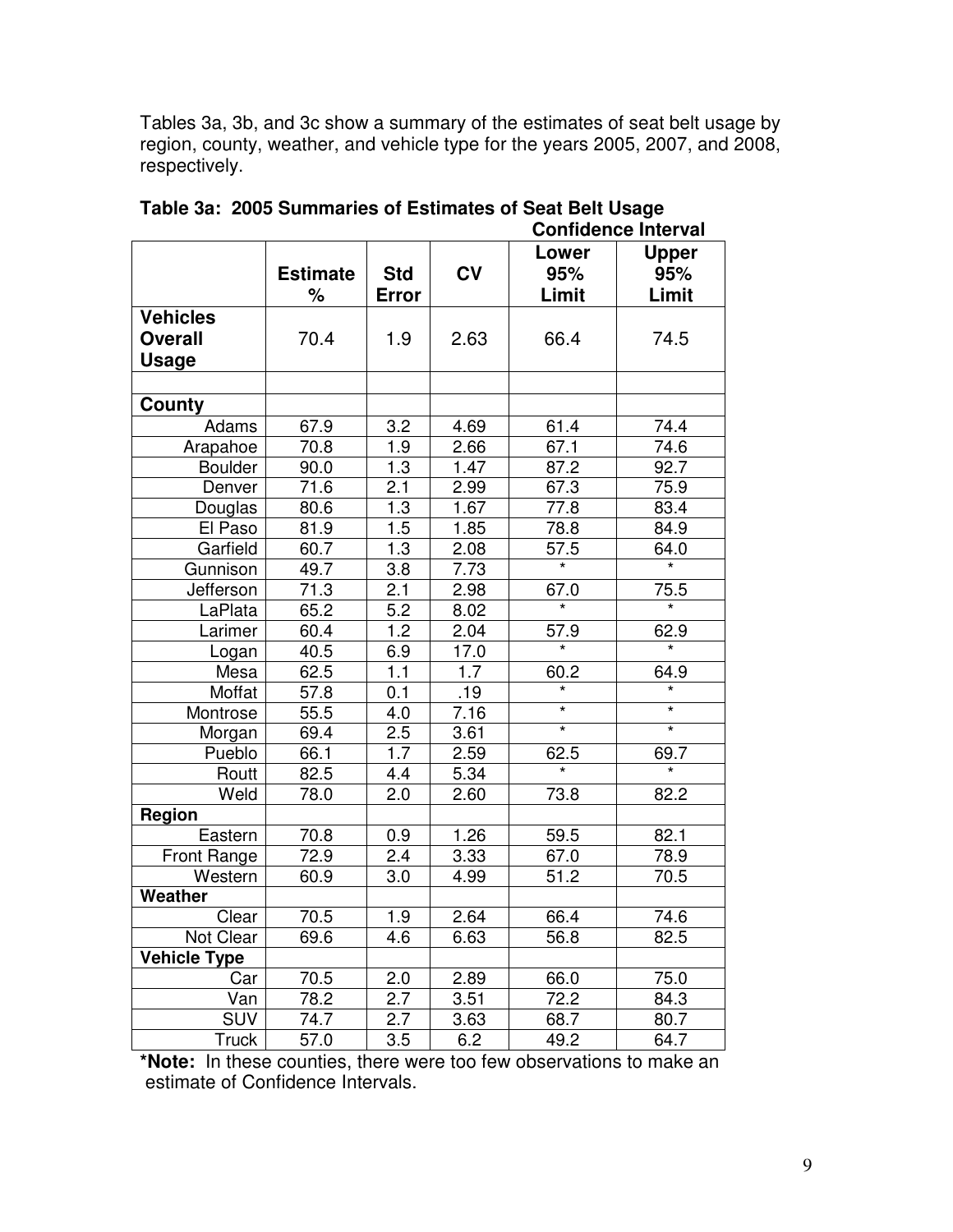|                         |                      |                            | <b>Confidence Interval</b> |                       |                              |  |
|-------------------------|----------------------|----------------------------|----------------------------|-----------------------|------------------------------|--|
|                         | <b>Estimate</b><br>% | <b>Std</b><br><b>Error</b> | CV                         | Lower<br>95%<br>Limit | <b>Upper</b><br>95%<br>Limit |  |
| <b>Vehicles</b>         |                      |                            |                            |                       |                              |  |
| <b>Overall</b><br>Usage | 72.9                 | 1.3                        | 1.82                       | 70.0                  | 75.8                         |  |
| County                  |                      |                            |                            |                       |                              |  |
| Adams                   | 64.0                 | 2.1                        | 3.35                       | 59.6                  | 68.3                         |  |
| Arapahoe                | 71.8                 | 0.8                        | 1.17                       | 70.1                  | 73.5                         |  |
| <b>Boulder</b>          | 79.1                 | 2.0                        | 2.58                       | 74.9                  | 83.2                         |  |
| Denver                  | 79.4                 | 1.4                        | 1.81                       | 76.5                  | 82.3                         |  |
| Douglas                 | 77.5                 | 4.1                        | 5.26                       | 68.7                  | 86.3                         |  |
| El Paso                 | 76.9                 | 1.9                        | 2.46                       | 73.1                  | 80.7                         |  |
| Garfield                | 66.5                 |                            |                            |                       |                              |  |
| Gunnison                | 64.3                 | $\star$                    | $\star$                    | $\star$               | $\star$                      |  |
| Jefferson               | 76.3                 | 1.6                        | 2.05                       | $\frac{73.2}{*}$      | <u>79.4</u>                  |  |
| LaPlata                 | 42.2                 |                            |                            |                       |                              |  |
| Larimer                 | 95.2                 | 0.7                        | 0.72                       | 93.7                  | 96.7                         |  |
| Logan                   | 54.6                 |                            |                            | $\star$               |                              |  |
| Mesa                    | 67.6                 | 1.0                        | 1.0                        | 65.1                  | 70.0                         |  |
| Montrose                | 69.4                 | $\overline{\ast}$          | $\overline{\ast}$          | $\star$               | $\star$                      |  |
| Morgan                  | 53.8                 | $\star$                    | $\star$                    | $\star$               | $\star$                      |  |
| Pueblo                  | 66.2                 | 3.1                        | 4.76                       | 59.4                  | 73.0                         |  |
| Routt                   | 80.3                 | $\overline{\ast}$          |                            | $\star$               |                              |  |
| Weld                    | 62.5                 | 4.8                        | 7.69                       | 52.5                  | 72.5                         |  |
| Region                  |                      |                            |                            |                       |                              |  |
| Eastern                 | 58.1                 | 3.5                        | 5.97                       | 43.2                  | 73.0                         |  |
| <b>Front Range</b>      | 74.2                 | 1.7                        | 2.24                       | 70.2                  | 78.3                         |  |
| Western                 | 68.5                 | 1.7                        | 2.49                       | 63.7                  | 73.2                         |  |
| Weather                 |                      |                            |                            |                       |                              |  |
| Clear                   | 72.9                 | 1.2                        | 1.69                       | 70.2                  | 75.2                         |  |
| Not Clear               | 73.7                 | 5.0                        | 6.79                       | 61.8                  | 85.5                         |  |
| <b>Vehicle Type</b>     |                      |                            |                            |                       |                              |  |
| Car                     | 72.0                 | 1.7                        | 2.39                       | 68.2                  | 75.8                         |  |
| Van                     | 82.0                 | 4.4                        | 5.41                       | 72.3                  | 91.7                         |  |
| <b>SUV</b>              | 76.2                 | 1.4                        | 1.89                       | 73.1                  | 79.4                         |  |
| <b>Truck</b>            | 64.3                 | 3.9                        | 6.04                       | 55.8                  | 72.8                         |  |

**Table 3b: 2007 Summaries of Estimates of Seat Belt Usage** 

**\*Note:** In these counties, there were too few observations to make an estimate of Confidence Intervals.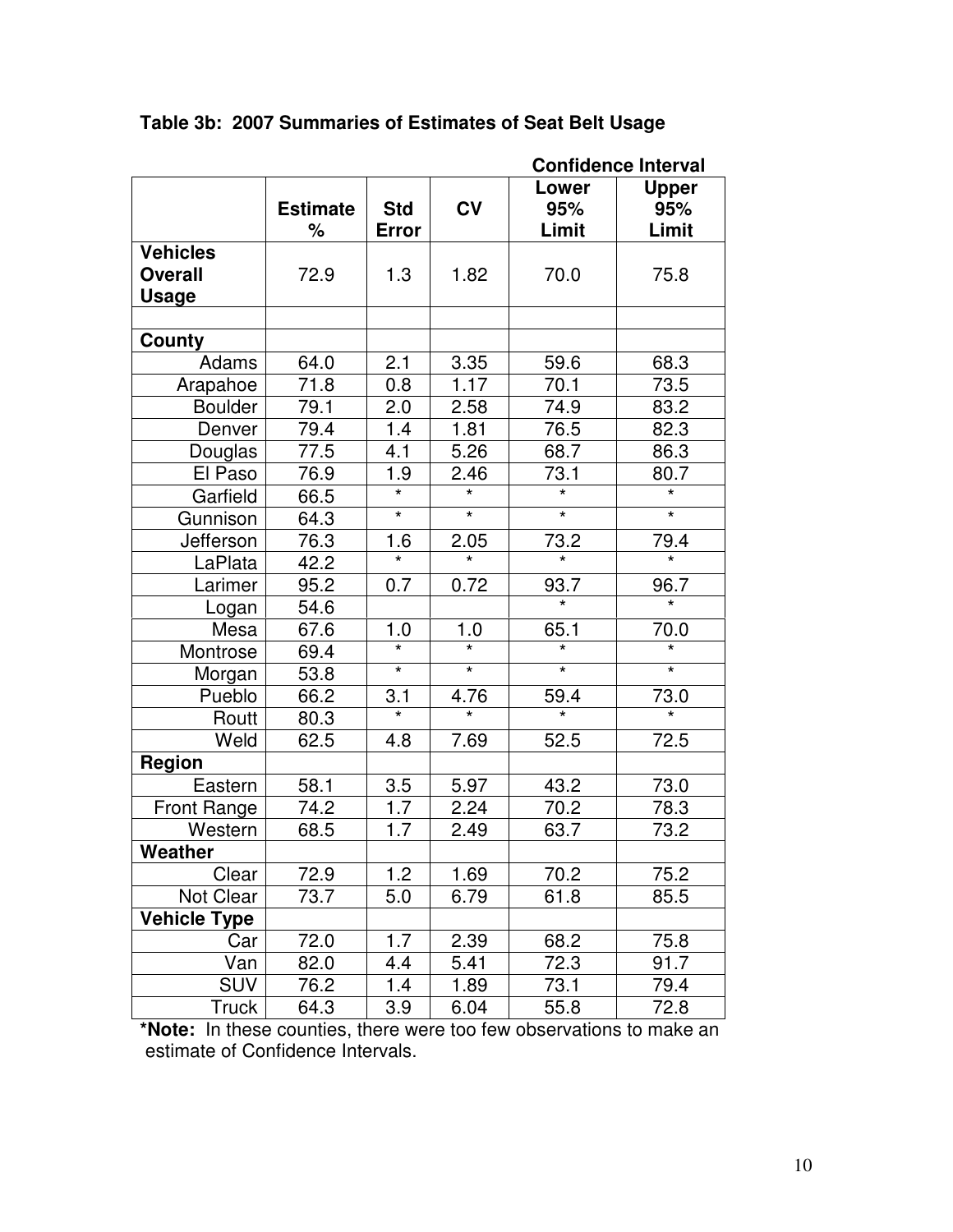|                         |                      |                            | <b>Confidence Interval</b> |                       |                              |  |
|-------------------------|----------------------|----------------------------|----------------------------|-----------------------|------------------------------|--|
|                         | <b>Estimate</b><br>% | <b>Std</b><br><b>Error</b> | CV                         | Lower<br>95%<br>Limit | <b>Upper</b><br>95%<br>Limit |  |
| <b>Vehicles</b>         |                      |                            |                            |                       |                              |  |
| <b>Overall</b><br>Usage | 79.2                 | 2.4                        | 3.06                       | 73.9                  | 84.5                         |  |
| County                  |                      |                            |                            |                       |                              |  |
| Adams                   | 75.1                 | 1.1                        | 1.5                        | 72.8                  | 77.4                         |  |
| Arapahoe                | 78.4                 | 1.1                        | 1.45                       | 76.1                  | 80.7                         |  |
| <b>Boulder</b>          | 75.4                 | 2.1                        | 2.78                       | 71.1                  | 79.7                         |  |
| Denver                  | 83.1                 | 1.3                        | 1.62                       | 80.4                  | 85.8                         |  |
| Douglas                 | 83.0                 | 1.5                        | 1.77                       | 79.9                  | 86.0                         |  |
| El Paso                 | 81.6                 | 1.4                        | 1.76                       | 78.7                  | 84.5                         |  |
| Garfield                | 75.0                 |                            |                            |                       |                              |  |
| Gunnison                | 70.5                 | $\star$                    | $\overline{\ast}$          | $\star$               | $\star$                      |  |
| Jefferson               | 74.4                 | 1.2                        | 1.64                       | 71.9                  | 76.8                         |  |
| LaPlata                 | 65.2                 |                            |                            |                       |                              |  |
| Larimer                 | 95.1                 | 0.5                        | .57                        | 93.9                  | 96.2                         |  |
| Logan                   | 71.3                 |                            |                            | $\star$               |                              |  |
| Mesa                    | 72.5                 | 1.1                        | 1.45                       | 70.0                  | 75.0                         |  |
| Montrose                | 71.5                 | $\overline{\ast}$          | $\star$                    | $\star$               | $\star$                      |  |
| Morgan                  | 63.7                 | $\star$                    | $\star$                    | $\star$               | $\star$                      |  |
| Pueblo                  | 66.8                 | 2.1                        | 3.21                       | 62.2                  | 71.3                         |  |
| Routt                   | 87.7                 | $\overline{\ast}$          | $\star$                    | $\star$               |                              |  |
| Weld                    | 74.3                 | 2.1                        | 2.8                        | 69.9                  | 78.6                         |  |
| Region                  |                      |                            |                            |                       |                              |  |
| Eastern                 | 72.6                 | 2.3                        | 3.17                       | 62.7                  | 82.5                         |  |
| <b>Front Range</b>      | 80.1                 | 2.8                        | 3.52                       | 73.2                  | 87.0                         |  |
| Western                 | 75.5                 | 3.0                        | 4.02                       | 65.8                  | 85.1                         |  |
| Weather                 |                      |                            |                            |                       |                              |  |
| Clear                   | 79.4                 | 2.6                        | 3.33                       | 73.6                  | 85.2                         |  |
| Not Clear               | 77.7                 | 2.3                        | 2.93                       | 72.4                  | 82.9                         |  |
| <b>Vehicle Type</b>     |                      |                            |                            |                       |                              |  |
| Car                     | 76.7                 | 1.9                        | 2.42                       | 72.6                  | 80.7                         |  |
| Van                     | 91.9                 | 3.6                        | 3.89                       | 84.0                  | 99.8                         |  |
| <b>SUV</b>              | 82.9                 | 2.3                        | 2.76                       | 77.9                  | 87.9                         |  |
| Truck                   | 74.4                 | 4.7                        | 6.3                        | 64.1                  | 84.7                         |  |

**Table 3c: 2008 Summaries of Estimates of Seat Belt Usage** 

**\*Note:** In these counties, there were too few observations to make an estimate of Confidence Intervals.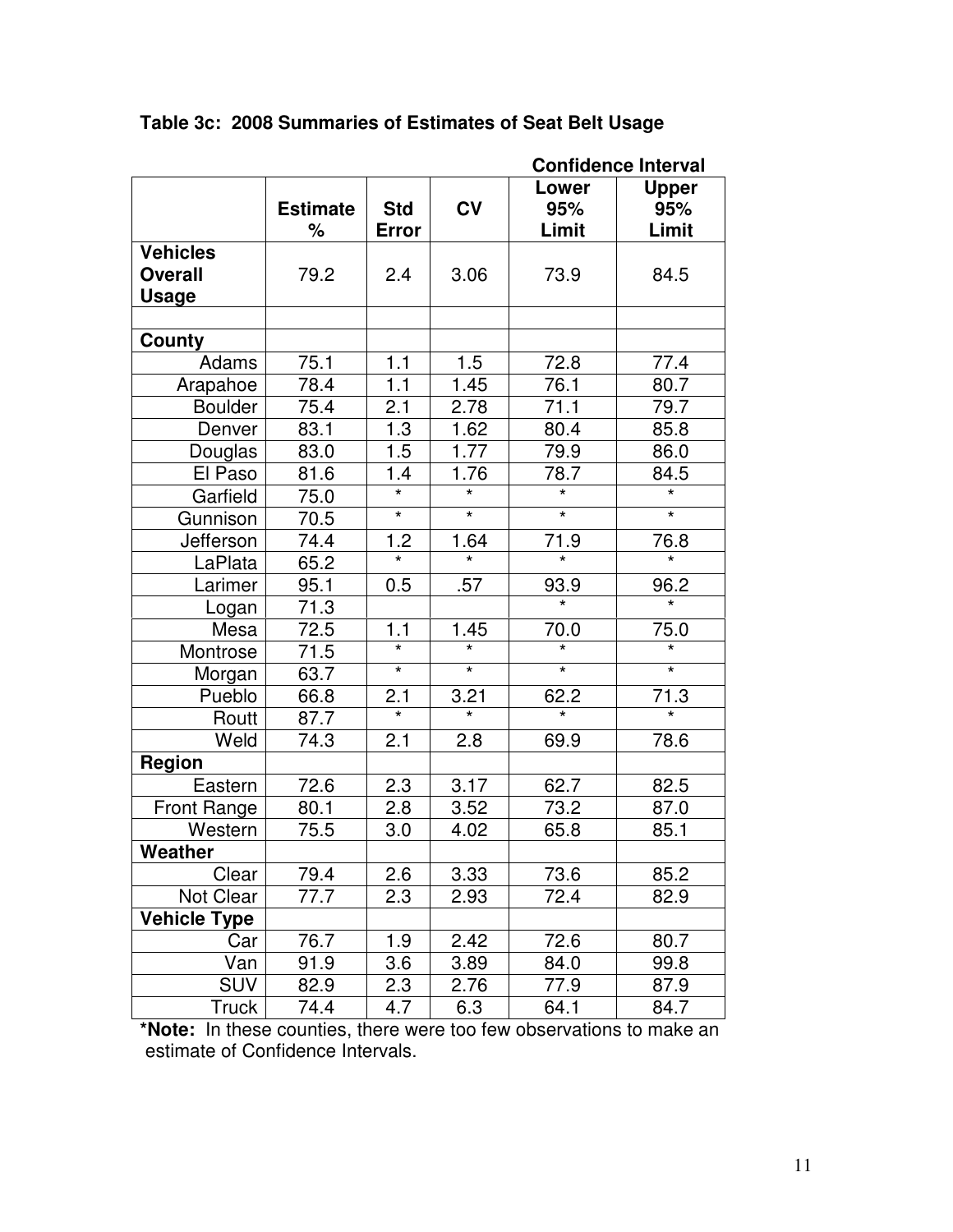The columns in Tables 3a, 3b, and 3c labeled Std Error, CV, and Lower 95% and Upper 95% Confidence Intervals are statistical terms defining measures of risk. Standard Error (Std Error) is a measure of the sampling errors that are uncontrollable in a statistical experiment. It is preferred that these sampling errors are below 5.0 or 5%. Coefficient of Variation (CV) is a dimensionless measure of variability, designed to allow comparisons of variation for samples with different sizes. The CV for vehicle types is quite low and indicates a small variation within samples. The Confidence Intervals (Lower and Upper 95%) give results that are most likely to be observed in repeated trials of this statistical study.

### **Analysis**

Using the procedures discussed above, usage rates in Colorado for 16 to 20 year old drivers and outboard front seat passengers were estimated along with estimates of the Standard Error and Coefficient of Variation. The overall estimate of State seat belt usage in Colorado from this survey is 79.2%. This estimate may vary because of sampling errors, since not all areas within the State were observed and other types of survey errors may also be possible. Thus, a 95% Confidence Interval of the estimated usage provides a range of 73.9% to 84.5%.

The survey sample size is large enough to allow estimates of usage rates for various subgroups: regions, counties with adequate numbers of observations, weather, and vehicle types. Estimates based upon the speed of vehicles were not included in this study as observations were conducted close to ingress and/or egress roads for parking lots of high schools, community colleges, and college and university dorms. The Estimates, Standard Errors, Coefficient of Variation (CV), and Confidence Intervals are shown in Tables 3a, 3b, and 3c for 2005, 2007, and 2008, respectively, for information and comparison.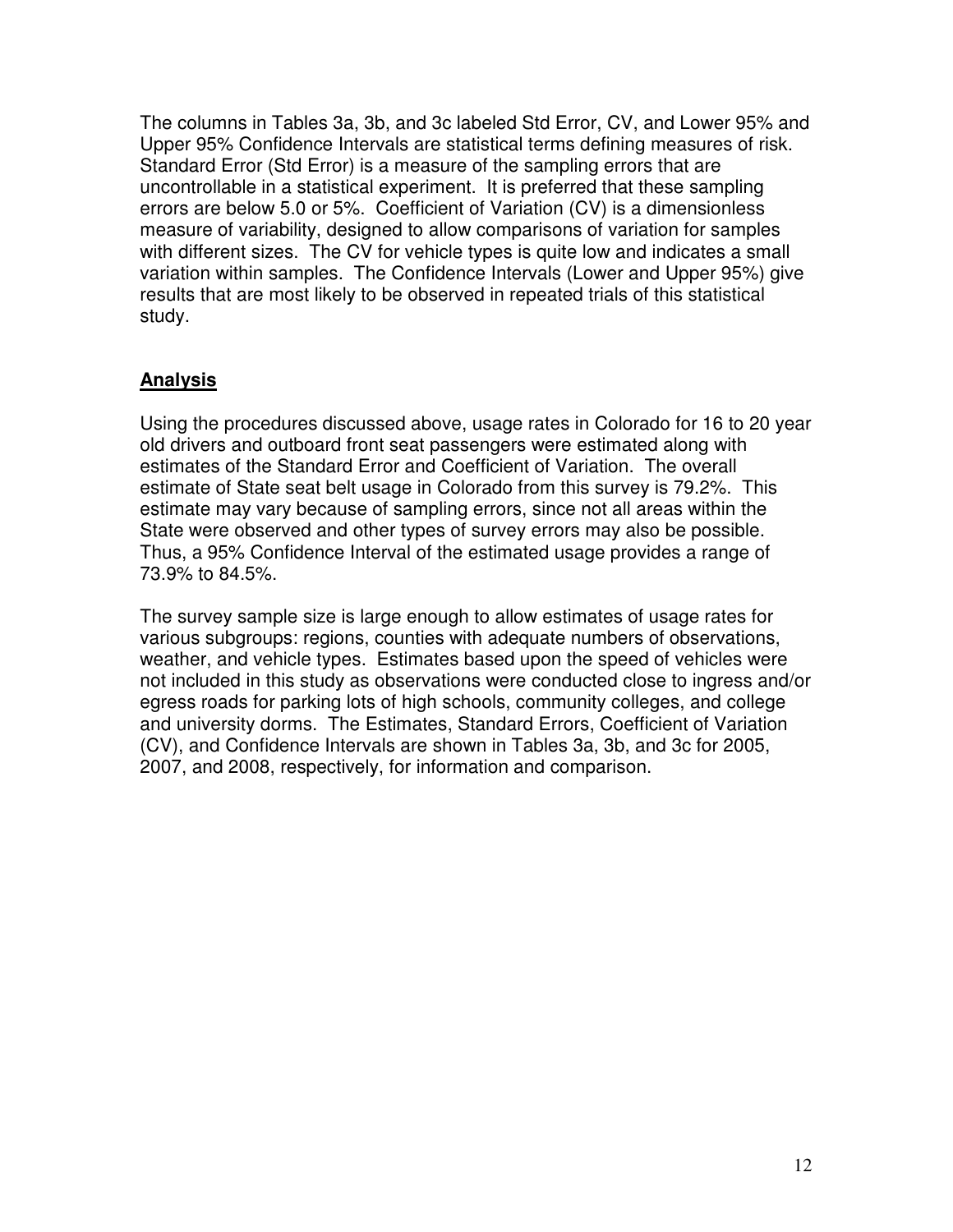Table 4.0 illustrates the differences in estimates of the 2007 and 2008 surveys. The 2008 survey results show an improvement in the seat belt usage in every category over the 2007 data.

| <b>Vehicle Type</b>    | <b>Observed Seat Belt</b><br>Usage |       |      | <b>Standard Error</b> |
|------------------------|------------------------------------|-------|------|-----------------------|
|                        | 2007                               | 2008  | 2007 | 2008                  |
| Car                    | 72.0%                              | 76.7% | 1.7  | 1.9                   |
| Van                    | 82.0%                              | 91.9% | 4.4  | 3.6                   |
| <b>SUV</b>             | 76.2%                              | 82.9% | 1.4  | 2.3                   |
| <b>Truck</b>           | 64.3%                              | 74.4% | 3.9  | 4.7                   |
| <b>Overall Average</b> | 72.9%                              | 79.2% | 1.3  | 2.4                   |

#### **Table 4.0: Differences in Estimates of the 2007 and 2008 Surveys**

Observations in Table 4.0 show a distinct improvement of seat belt usage from 2007 to 2008 for 16 to 20 year old drivers and passengers.